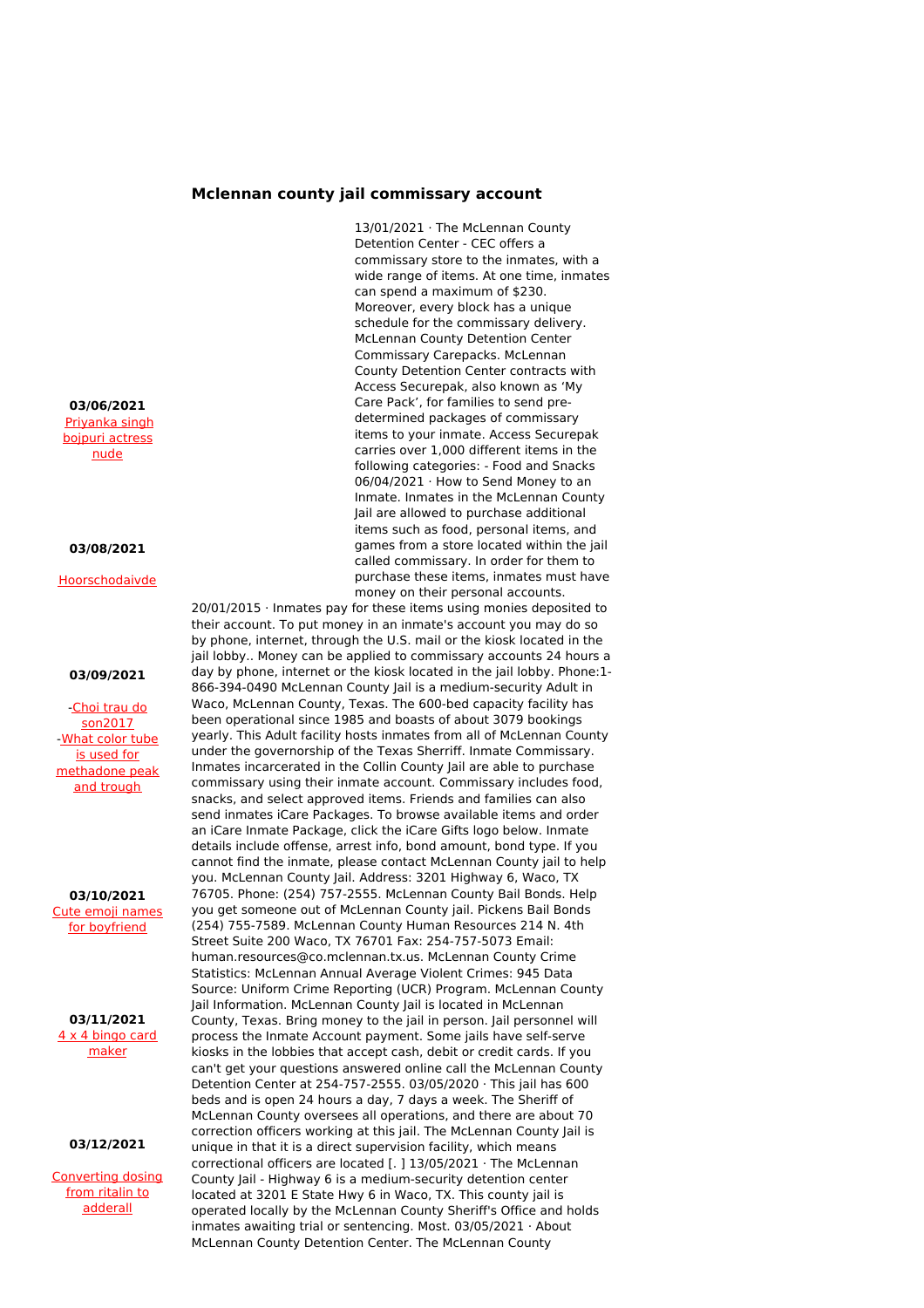**03/13/2021**

[50na50](https://glazurnicz.pl/6wm) proxy

Detention Center has been around since 1999. The goal of the McLennan County Detention Center is to create a safe, secure, and humane facility for the community, staff, and the inmates. The McLennan County Detention Center has a maximum capacity of 326 prisoners. 01/01/2020 · Inmates can receive funds in McLennan County Detention Center - CEC through MoneyGram or by Western Union which is deposited into their Commissary accounts by their families and friends. Please contact McLennan County Detention Center - CEC before sending commissary funds to check if your inmate has physically arrived at the McLennan County Detention Center - CEC. 01/01/2020 · Inmates can receive funds in McLennan County Jail - Highway 6 through MoneyGram or by Western Union which is deposited into their Commissary accounts by their families and friends. Please contact McLennan County Jail - Highway 6 before sending commissary funds to check if your inmate has physically arrived at the McLennan County Jail - Highway 6. 27/04/2021 · Sending Money. The McLennan County Detention Center inmates will need money to buy day to day life items from the commissary. If you want to fund an inmate's account you can do so by logging onto www.inmatecanteen.com.. In order to transfer funds into an inmate's account, you will need to create an account. 19/11/2020 · The McLennan County Juvenile Correctional - Unit I will accept walk-in visits between the days of Thursdays to Sundays between the hours of 8:30 am to 10:30 am and 1:30 pm to 3:30 pm. However, if an inmate you are looking to visit is housed either the medium custody unit or the closed custody unit, you will be permitted to visit them between. 15/10/2020 · The McLennan County Detention Center, located in the city and county of Waco, Texas is a medium to maximum-security facility that houses a daily average of 300 inmates and employs 75 staff. All of inmates housed in the McLennan County Detention Center are either awaiting trial or have been sentenced in the McLennan County Court System and been. Access Securepak - McLennan County Package Program - TX - Welcome. Access Securepak orders may experience some slight delays in processing, shipping and delivery, due to the COVID-19 pandemic. Create an Account - Increase your productivity, customize your experience, and engage in information you care about. Sign In The McLennan County Jail is located on 3201 East Highway 6, Waco, TX, 76701. This facility, which can hold over 600 inmates, mainly hosts inmates with less than a year sentence, those awaiting trials, or those who have already been sentenced but are to be transferred to other facilities. The facility offers inmates the opportunity [. ] Walker County Jail Huntsville, TX. Walker County Jail. home. where's my order? privacy policy. help topics. email support. nmls #1124974. We exist to provide religious materials of all faiths, services, counseling, intercession, and rehabilitation for inmates. You may contact the Jail Chaplain by phone at (936)-538-3254. Commissary. T he Montgomery County Jail contracts with Keefe Group for the inmate commissary. Complete TX Request for Proposals 11-002 Jail Commissary - McLennan County online with US Legal Forms. The McLennan County Detention Center inmates will need money to buy day to day life items from the commissary. The McLennan County Jail accepts money orders for inmates. The money order must contain the inmateâ s full name, docket number, and housing assignment. McLennan County Jail. Deposit money for an inmate. Our service offers you a fast and secure way to deposit money into an inmate's account using a credit or debit card by using the payment portal linked below. In order to deposit money you will need to know the state and facility where the inmate is located and also the inmate's id or name. Any money deposited will. Search Mclennan County, TX Inmate Records. Mclennan County, TX jails hold prisoners after an arrest or people who have been transferred to the county from a detention center. Mclennan County holds 3 jails with a total of 160,511 inmates. These correctional facilities have private cells for extremely violent criminals or controversial suspects. 31/12/2020 · The McLennan County Jail inmates will need money to buy day to day life items from the commissary. If you want to fund an inmate's account you can do so by logging onto www.inmatecanteen.com. In order to transfer funds into an inmate's account, you will need to create an account. 04/06/2021 · Easy 1- Click Apply (KEEFE GROUP) Commissary Team Member (Cart)- McLennan Co Jail job in Waco, TX. View job description, responsibilities and qualifications. See if you qualify! McLennan County Jail - Highway 6 basic information to help guide you through what you can do for your inmate while they are incarcerated. The facility's direct contact number: 254-757-2555 The McLennan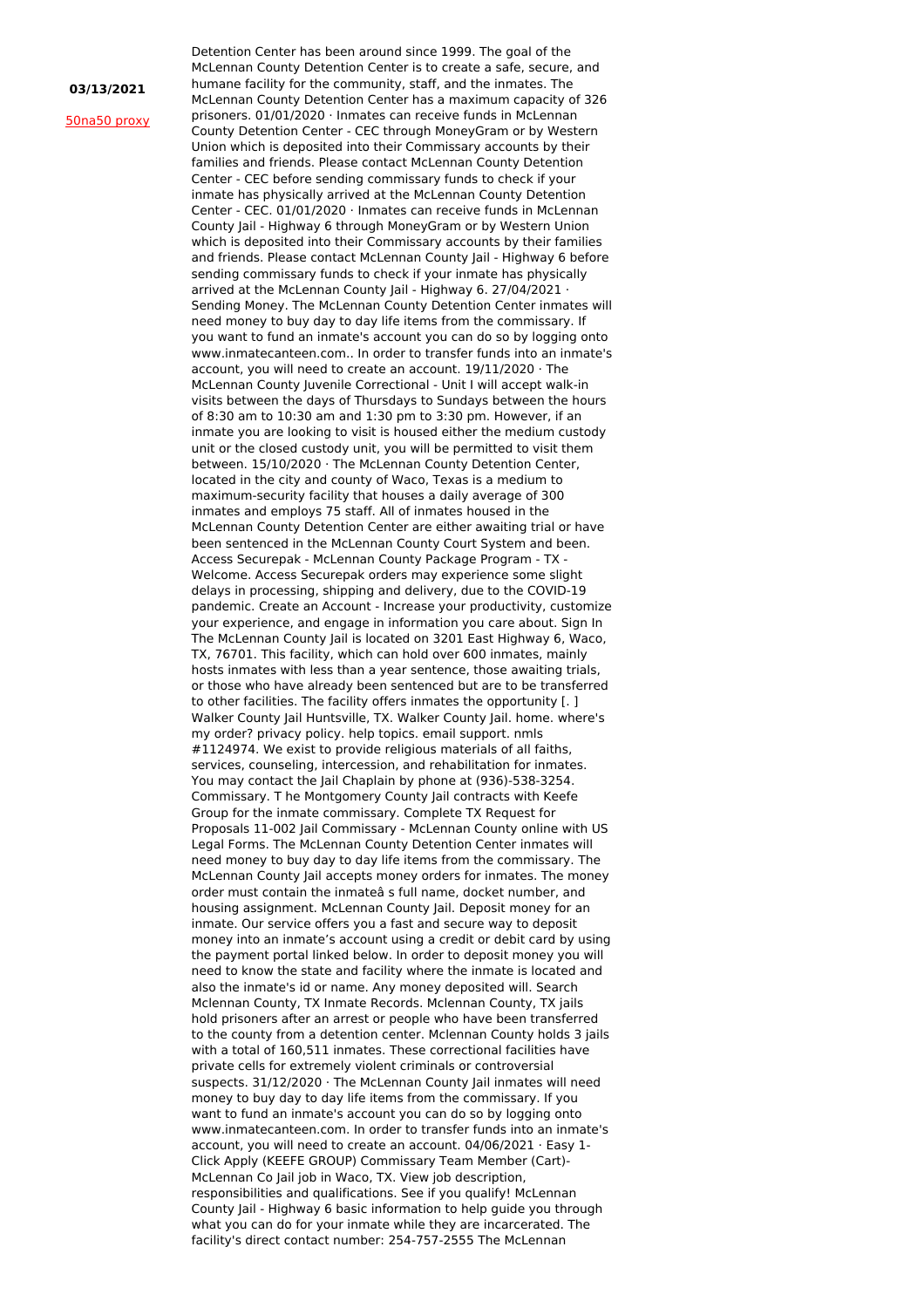County Jail - Highway 6 is a medium-security detention center located at 3201 E. Opened in 1968, McLennan County Jail is a minimum correctional facility in Waco, McLennan County, Texas. The facility houses all kinds of inmates, from low-level misdemeanor inmates to those incarcerated for severe offenses such as rape, robbery, and murder. The 600-bed capacity facility boasts of about 4663 bookings yearly from all of McLennan County. The [. ] Inmate Accounts Commissary and Phone. Add money to an Inmates commissary or phone account. Select the facility below to select option. Conecuh County Jail. 104 Liberty Street. Evergreen, AL 36401. Greene County Jail. 951 Finches Ferry Rd. Eutaw, AL 36542. Hale County Jail. 70 Corrections Dr. The Mclennan County Jail Hwy 6, located in Waco, TX, is a secure facility that houses inmates. The inmates may be awaiting trial or sentencing, or they may be serving a sentence after being convicted of a crime. Jails and Prisons maintain records on inmates, including arrest records, sentencing records, court documents, and other criminal records. 11/02/2021 The inmate at the McLennan County Detention Center can either purchase commissary items or make phone calls. In addition to the inmate's commissary account, you can deposit money with the inmate telephone provider, which will allow the inmate to call you collect and have the charges paid from this account. 02/03/2021 · Inmates have a commissary account, which helps them purchase several things in the facility canteen. Friends and loved ones are allowed to send money to the McLennan County Detention Center for use by the inmate through the JPay website. Create an account with the JPay and use it to deposit money to the inmates' commissary. There are 6 Jails & Prisons in McLennan County, Texas, serving a population of 245,720 people in an area of 1,037 square miles.There is 1 Jail & Prison per 40,953 people, and 1 Jail & Prison per 172 square miles.. In Texas, McLennan County is ranked 216th of 254 counties in Jails & Prisons per capita, and 35th of 254 counties in Jails & Prisons per square mile. 21/01/2021 · County jails all over the United States are slowly making their inmate databases public for the community to sift through. Until the McLennan County Detention Center does this next step, you will have to get in contact with the McLennan County Detention Center to find out all the information you need about the inmate in question. Burnet County Jail PO Box 1098 Burnet, TX 78611. Online Go online to www.connectnetwork.com for commissary deposits and to setup inmate phone accounts. To add money to an inmate's tablet account, please visit www.gettingout.com. Money deposited for tablets cannot be transferred to commissary or phone accounts. The Pinellas County Jail accepts money orders for inmates. The money order must contain the inmates full name, docket number, and housing assignment. Money orders are accepted 7 days a week at the visitation center. You can securely send money to, or order commissary for, an inmate through MyCarepack.com. 20/04/2021 · Apart from that, it is also possible for senders to put money in the Commissary of an inmate directly by heading to the jail directly at: McLennan County Jail - Highway 6. 3201 East Highway 6, Waco, TX, 76701. In this regard, the kiosk in the facility lobby will have to be used. The kiosk service is available for 24 hours a day, 7 days a week. 13/05/2021 · McLennan County Jail - Highway 6 - Visitation at 3201 E State Hwy 6, Waco, TX. Monday 9am - 6pm. Tuesday 9am - 6pm. Wednesday 9am - 6pm. Thursday 9am - 6pm. Friday 9am - 6pm. All visits are non-contact and conducted through a glass partition. This facility may also have a video visitation option, please call 254-757-2555 for more information. Trust Fund – An inmate's commissary account used for a variety of items; Debit Link – An inmate account used to pay for tablet-related content and services; Community Corrections – Payment options for electronic monitoring, parole, restitution, community supervision and other fees; Inmate Devices &. You can send money into an inmate's commissary account at McLennan County Detention Center, Texas. The approved means of depositing are: Onsite deposits at the kiosk at the McLennan County Detention Center's lobby; cash, debit, and credit cards are acceptable; Online deposits; the facility uses JPay online payment to receive these funds. jail/list/pdf date :06/15/2021 time : 2:05.01 cid name r/s book-in bond amt offense arrest case warrant bond type fine court cost total payout layout release aldaco,jose luis 09/10/2020 indecency with a TEEN by contact wpd 17-20073 a47963 187093 w/m 100,000 surety 09/10/2020 indecency w/TEEN by contact attempt wpd 17-20073 a 47964 50,000 surety The other option available to make a deposit on an inmate's account, in addition to mailing funds for an inmate, is via Connect Network.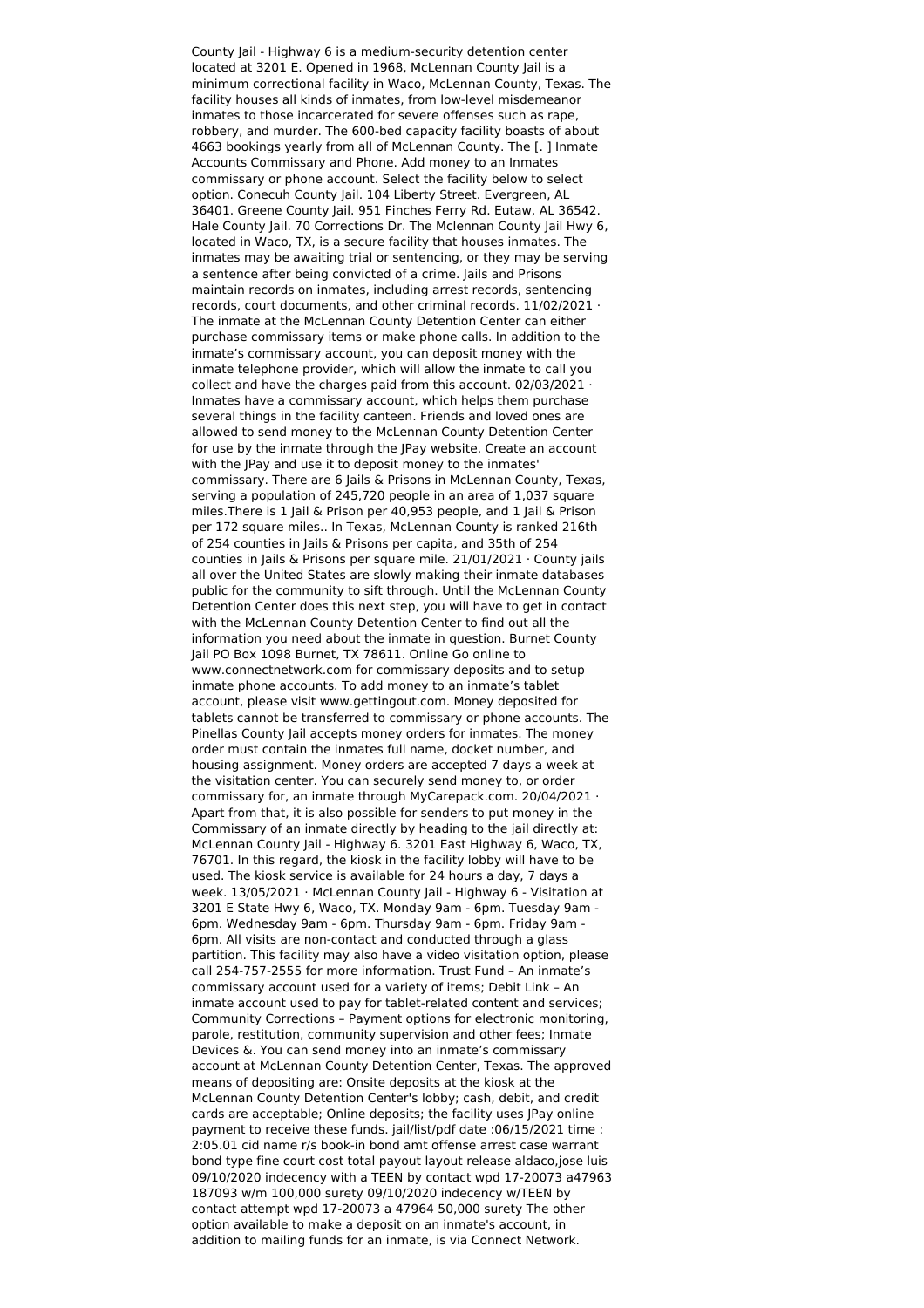Connect Network can be accessed online at www.ConnectNetwork.com or via phone at 1-800-483.8314 (for deposits onto an inmate's phone account – AdvancePay Phone) or 1- 888-988-4768 (for deposits onto an inmate's commissary account – Trust/Commissary). The. 08/04/2021 · Bid Title: Jail Commissary for McLennan County Sheriff's Office. Category: County Bids. Status: Closed. Publication Date/Time: 4/8/2021 8:00 AM. Publication Information: 17/02/2021 · The account is for purposes of buying amenities while in McLennan County Jail. While you send money, ensure you include the inmates' account number, full names, and deposited amount. You may also decide to bring the money in cash and give it to the commissary account. 05/02/2019 · McLennan County Juvenile Correctional – Unit I – also known as Mart Prison – opened in its current location in Mart, Texas. It can house maximum 72 female and male inmates in one of its eight specialized facilities. Each facility offers a variety of opportunities, programs, education, jobs and treatment for inmates. Educational opportunities and [.] The Mclennan County Jail Inmate List is an online list of people who are in jail, including status, bail amount (if applicable), and times you can visit. You can find the same information on anyone arrested and booked or released in the past 24-hour period. Jail inmates. 02/02/2021 · Inmates who are being held in the McLennan County Jail will also need someone to fund their commissary account. Inmates will not be allowed to. Find foreclosure Lawyers and Lawfirms mclennan, texas. Comprehensive list of foreclosure Lawyers mclennan, texas. Contact us today for a free case review. Los Angeles, CA Home Law Solutions has been helping distressed homeowners for more th. Find tax Lawyers and Lawfirms mclennan, texas. Comprehensive list of tax Lawyers mclennan, texas. Contact us today for a free case review. We at Taxsmith understand that the idea of battling the IRS on your own can be scary, but we are here. Touchpay allows users to fund inmate commissary accounts in three different ways: at kiosks in the lobbies of participating institutions, by phone or onlin Touchpay allows users to fund inmate commissary accounts in three different ways: at. Find divorce Lawyers and Lawfirms mclennan, texas. Comprehensive list of divorce Lawyers mclennan, texas. Contact us today for a free case review. About Us Irving, TX For over 16 years, my law firm has been helping the people of Texas throu. Property tax information for McLennan County, Texas, including average McLennan County property tax rates and a property tax calculator. The median property tax in McLennan County, Texas is \$1,635 per year for a home worth the median value. The Summit County Sheriff's Office maintains a current inmate roster on their website at sheriff.summitoh.net. A PDF roster is accessible under the Correct The Summit County Sheriff's Office maintains a current inmate roster on their websit. Find bankruptcy Lawyers and Lawfirms mclennan, texas. Comprehensive list of bankruptcy Lawyers mclennan, texas. Contact us today for a free case review. Proudly serving Central Texas with offices in Waco and Killeen. Chapter 7 and Chapter 1. View mugshots from the Pinellas County Jail by accessing commercial mugshot sites, such as Mugshots.com. The site states that the mugshots are from law enf View mugshots from the Pinellas County Jail by accessing commercial mugshot sites, s. Thinking about a friend or loved one being arrested is a stressful situation. Luckily, there are resources. For those who believe they're incarcerated, there is a myriad of ways to locate them in the county jail. Use the following guide to. If you know someone who has been arrested and want to find out what their custody status is, an inmate search is the quickest way to get your questions answered. Once a person is in a county jail, their information goes into the facility's. Find business Lawyers and Lawfirms mclennan, texas. Comprehensive list of business Lawyers mclennan, texas. Contact us today for a free case review. About Us Irving, TX For over 16 years, my law firm has been helping the people of Texas thr. **McLennan County Detention Center** - CEC have/has canteen service(s) for inmates where they can purchase products through their **inmate commissary account** which is funded by their friends and families or the products are earned by them through wages. McLennan County Jail - Highway 6 have/has canteen service(s) for inmates where they can purchase products through their **inmate** commissary account which is funded by their friends and families or the products are earned by them through wages. Access Securepak - **McLennan County** Package Program - TX - Welcome. Access Securepak orders may experience some slight delays in processing, shipping and delivery, due to the COVID-19 pandemic. Easy 1-Click Apply (KEEFE GROUP)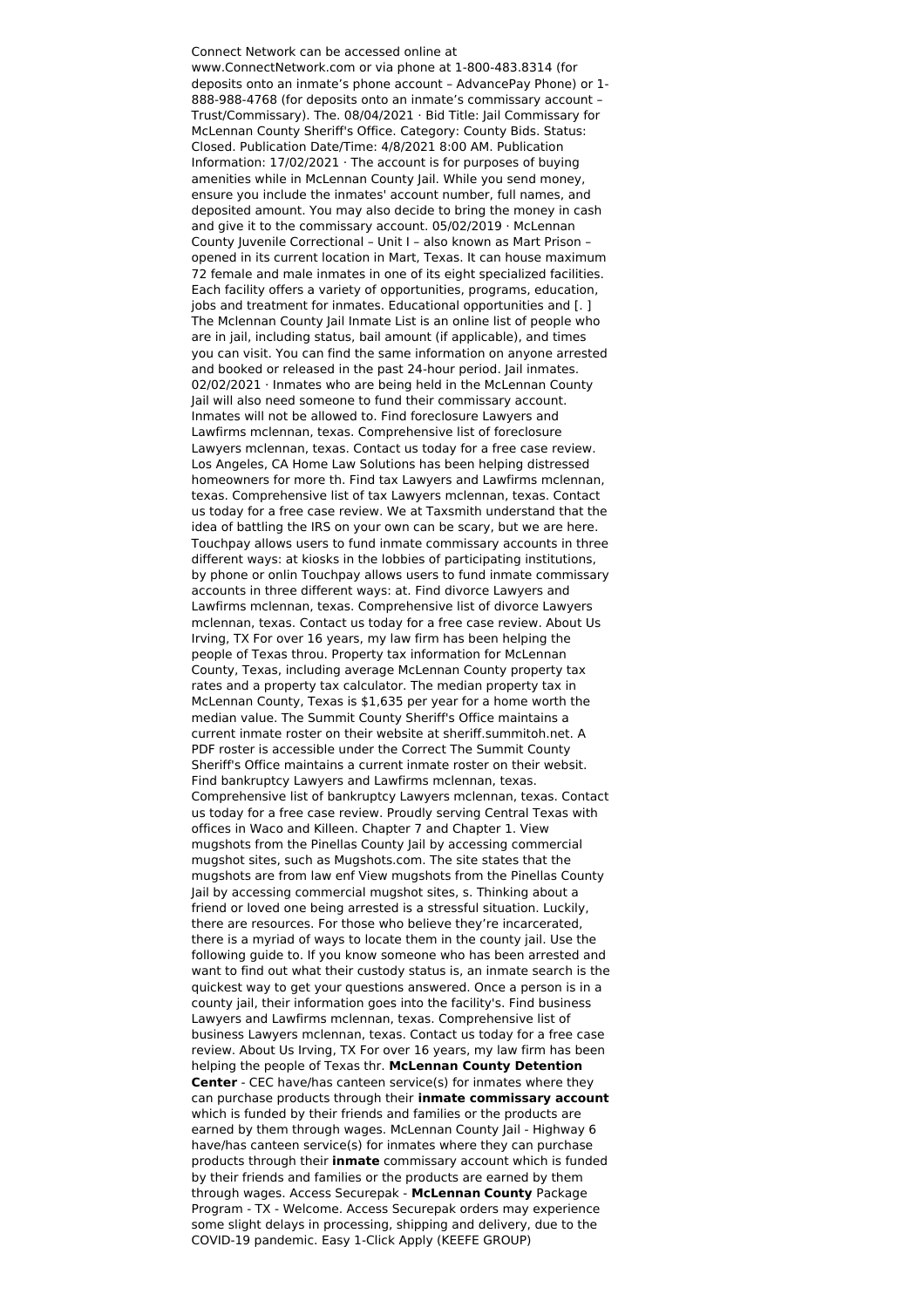**Commissary** Team Member (Cart)- **McLennan** Co **Jail** job in Waco, TX. View job description, responsibilities and qualifications. See if you qualify! Create an **Account** - Increase your productivity,. **Jail** List. Juror Information.. **McLennan County**, Texas 501 Washington Avenue **McLennan County Detention Center** and others often use a private company to process all online deposits to an inmate's **account.** The company charges you a small fee for doing so, but the fee probably isn't as much as gas and parking would cost to take it to the **jail** in person. Go to the online site for depositing funds. **McLennan County** TX (Site ID 101) This facility only offers Professional Video Visits at this time. NO personal visits or scheduling are offered. Please note: To make a Trust Fund deposit via our automated phone system, be sure to reference the Site ID listed above. Note: International calling is not available at this facility. **McLennan County** Detention Center **Commissary** Carepacks. **McLennan County** Detention Center contracts with Access Securepak, also known as 'My Care Pack', for families to send pre-determined packages of **commissary** items to your inmate. Access Securepak carries over 1,000 different items in the following categories: - Food and Snacks 01/01/2020 · Inmates can receive funds in McLennan County Jail - Highway 6 through MoneyGram or by Western Union which is deposited into their Commissary accounts by their families and friends. Please contact McLennan County Jail - Highway 6 before sending commissary funds to check if your inmate has physically arrived at the McLennan County Jail - Highway 6. 01/01/2020 · Inmates can receive funds in McLennan County Detention Center - CEC through MoneyGram or by Western Union which is deposited into their Commissary accounts by their families and friends. Please contact McLennan County Detention Center - CEC before sending commissary funds to check if your inmate has physically arrived at the McLennan County Detention Center - CEC. McLennan County Jail - Highway 6 basic information to help guide you through what you can do for your inmate while they are incarcerated. The facility's direct contact number: 254-757-2555 The McLennan County Jail - Highway 6 is a medium-security detention center located at 3201 E. McLennan County Human Resources 214 N. 4th Street Suite 200 Waco, TX 76701 Fax: 254-757-5073 Email:

human.resources@co.mclennan.tx.us. McLennan County Crime Statistics: McLennan Annual Average Violent Crimes: 945 Data Source: Uniform Crime Reporting (UCR) Program. McLennan County Jail Information. McLennan County Jail is located in McLennan County, Texas. Walker County Jail Huntsville, TX. Walker County Jail. home. where's my order? privacy policy. help topics. email support. nmls #1124974. Complete TX Request for Proposals 11-002 Jail Commissary - McLennan County online with US Legal Forms. The McLennan County Detention Center inmates will need money to buy day to day life items from the commissary. The McLennan County Jail accepts money orders for inmates. The money order must contain the inmateâ s full name, docket number, and housing assignment. McLennan County Jail. Deposit money for an inmate. Our service offers you a fast and secure way to deposit money into an inmate's account using a credit or debit card by using the payment portal linked below. In order to deposit money you will need to know the state and facility where the inmate is located and also the inmate's id or name. Any money deposited will. 31/12/2020 · The McLennan County Jail inmates will need money to buy day to day life items from the commissary. If you want to fund an inmate's account you can do so by logging onto www.inmatecanteen.com. In order to transfer funds into an inmate's account, you will need to create an account. We exist to provide religious materials of all faiths, services, counseling, intercession, and rehabilitation for inmates. You may contact the Jail Chaplain by phone at (936)-538-3254. Commissary. T he Montgomery County Jail contracts with Keefe Group for the inmate commissary. The Pinellas County Jail accepts money orders for inmates. The money order must contain the inmates full name, docket number, and housing assignment. Money orders are accepted 7 days a week at the visitation center. You can securely send money to, or order commissary for, an inmate through MyCarepack.com. 08/04/2021 · Bid Title: Jail Commissary for McLennan County Sheriff's Office. Category: County Bids. Status: Closed. Publication Date/Time: 4/8/2021 8:00 AM. Publication Information: 05/02/2019 · McLennan County Juvenile Correctional – Unit I – also known as Mart Prison – opened in its current location in Mart, Texas. It can house maximum 72 female and male inmates in one of its eight specialized facilities.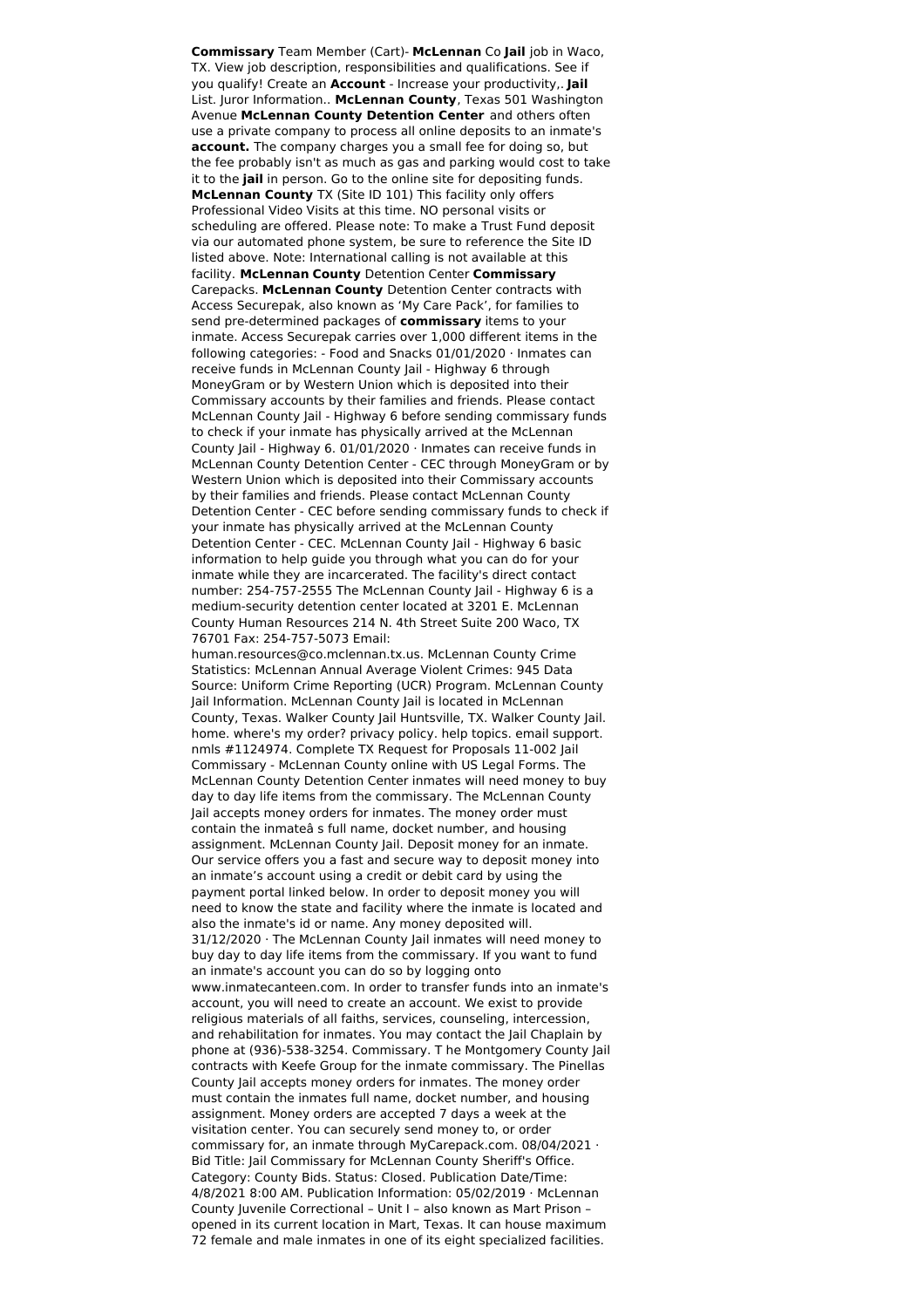Each facility offers a variety of opportunities, programs, education, jobs and treatment for inmates. Educational opportunities and [. ] 04/06/2021 · Easy 1-Click Apply (KEEFE GROUP) Commissary Team Member (Cart)- McLennan Co Jail job in Waco, TX. View job description, responsibilities and qualifications. See if you qualify! Search Mclennan County, TX Inmate Records. Mclennan County, TX jails hold prisoners after an arrest or people who have been transferred to the county from a detention center. Mclennan County holds 3 jails with a total of 160,511 inmates. These correctional facilities have private cells for extremely violent criminals or controversial suspects. Inmate Accounts Commissary and Phone. Add money to an Inmates commissary or phone account. Select the facility below to select option. Conecuh County Jail. 104 Liberty Street. Evergreen, AL 36401. Greene County Jail. 951 Finches Ferry Rd. Eutaw, AL 36542. Hale County Jail. 70 Corrections Dr. The Mclennan County Jail Inmate List is an online list of people who are in jail, including status, bail amount (if applicable), and times you can visit. You can find the same information on anyone arrested and booked or released in the past 24-hour period. Jail inmates. 15/10/2020 · The McLennan County Detention Center, located in the city and county of Waco, Texas is a medium to maximum-security facility that houses a daily average of 300 inmates and employs 75 staff. All of inmates housed in the McLennan County Detention Center are either awaiting trial or have been sentenced in the McLennan County Court System and been. The other option available to make a deposit on an inmate's account, in addition to mailing funds for an inmate, is via Connect Network. Connect Network can be accessed online at www.ConnectNetwork.com or via phone at 1-800-483.8314 (for deposits onto an inmate's phone account – AdvancePay Phone) or 1-888-988-4768 (for deposits onto an inmate's commissary account – Trust/Commissary). The. Opened in 1968, McLennan County Jail is a minimum correctional facility in Waco, McLennan County, Texas. The facility houses all kinds of inmates, from low-level misdemeanor inmates to those incarcerated for severe offenses such as rape, robbery, and murder. The 600-bed capacity facility boasts of about 4663 bookings yearly from all of McLennan County. The [. ] Bring money to the jail in person. Jail personnel will process the Inmate Account payment. Some jails have self-serve kiosks in the lobbies that accept cash, debit or credit cards. If you can't get your questions answered online call the McLennan County Detention Center at 254-757-2555. 03/05/2020 · This jail has 600 beds and is open 24 hours a day, 7 days a week. The Sheriff of McLennan County oversees all operations, and there are about 70 correction officers working at this jail. The McLennan County Jail is unique in that it is a direct supervision facility, which means correctional officers are located [. ] 20/01/2015 · Inmates pay for these items using monies deposited to their account. To put money in an inmate's account you may do so by phone, internet, through the U.S. mail or the kiosk located in the jail lobby.. Money can be applied to commissary accounts 24 hours a day by phone, internet or the kiosk located in the jail lobby. Phone:1-866-394-0490 Inmate details include offense, arrest info, bond amount, bond type. If you cannot find the inmate, please contact McLennan County jail to help you. McLennan County Jail. Address: 3201 Highway 6, Waco, TX 76705. Phone: (254) 757-2555. McLennan County Bail Bonds. Help you get someone out of McLennan County jail. Pickens Bail Bonds (254) 755-7589. Burnet County Jail PO Box 1098 Burnet, TX 78611. Online Go online to www.connectnetwork.com for commissary deposits and to setup inmate phone accounts. To add money to an inmate's tablet account, please visit www.gettingout.com. Money deposited for tablets cannot be transferred to commissary or phone accounts. There are 6 Jails & Prisons in McLennan County, Texas, serving a population of 245,720 people in an area of 1,037 square miles.There is 1 Jail & Prison per 40,953 people, and 1 Jail & Prison per 172 square miles.. In Texas, McLennan County is ranked 216th of 254 counties in Jails & Prisons per capita, and 35th of 254 counties in Jails & Prisons per square mile. 03/05/2021 · About McLennan County Detention Center. The McLennan County Detention Center has been around since 1999. The goal of the McLennan County Detention Center is to create a safe, secure, and humane facility for the community, staff, and the inmates. The McLennan County Detention Center has a maximum capacity of 326 prisoners. The McLennan County Jail is located on 3201 East Highway 6, Waco, TX, 76701. This facility, which can hold over 600 inmates, mainly hosts inmates with less than a year sentence, those awaiting trials, or those who have already been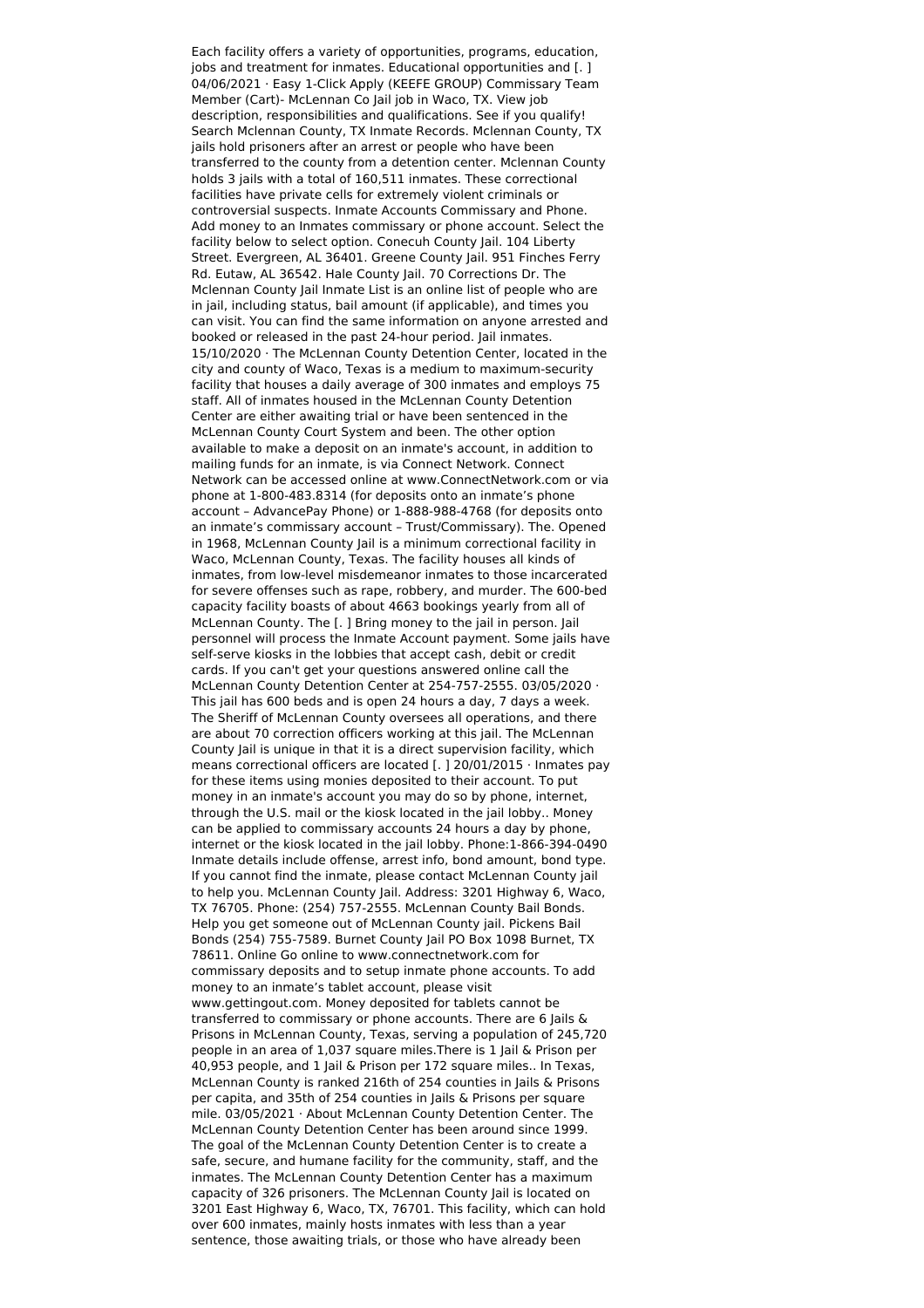sentenced but are to be transferred to other facilities. The facility offers inmates the opportunity [. ] The Mclennan County Jail Hwy 6, located in Waco, TX, is a secure facility that houses inmates. The inmates may be awaiting trial or sentencing, or they may be serving a sentence after being convicted of a crime. Jails and Prisons maintain records on inmates, including arrest records, sentencing records, court documents, and other criminal records. Create an Account - Increase your productivity, customize your experience, and engage in information you care about. Sign In You can send money into an inmate's commissary account at McLennan County Detention Center, Texas. The approved means of depositing are: Onsite deposits at the kiosk at the McLennan County Detention Center's lobby; cash, debit, and credit cards are acceptable; Online deposits; the facility uses JPay online payment to receive these funds. Inmate Commissary. Inmates incarcerated in the Collin County Jail are able to purchase commissary using their inmate account. Commissary includes food, snacks, and select approved items. Friends and families can also send inmates iCare Packages. To browse available items and order an iCare Inmate Package, click the iCare Gifts logo below. 02/03/2021 · Inmates have a commissary account, which helps them purchase several things in the facility canteen. Friends and loved ones are allowed to send money to the McLennan County Detention Center for use by the inmate through the JPay website. Create an account with the JPay and use it to deposit money to the inmates' commissary. jail/list/pdf date :06/15/2021 time : 2:05.01 cid name r/s book-in bond amt offense arrest case warrant bond type fine court cost total payout layout release aldaco,jose luis 09/10/2020 indecency with a TEEN by contact wpd 17-20073 a47963 187093 w/m 100,000 surety 09/10/2020 indecency w/TEEN by contact attempt wpd 17-20073 a 47964 50,000 surety 20/04/2021 · Apart from that, it is also possible for senders to put money in the Commissary of an inmate directly by heading to the jail directly at: McLennan County Jail - Highway 6. 3201 East Highway 6, Waco, TX, 76701. In this regard, the kiosk in the facility lobby will have to be used. The kiosk service is available for 24 hours a day, 7 days a week. If you know someone who has been arrested and want to find out what their custody status is, an inmate search is the quickest way to get your questions answered. Once a person is in a county jail, their information goes into the facility's. Find business Lawyers and Lawfirms mclennan, texas. Comprehensive list of business Lawyers mclennan, texas. Contact us today for a free case review. About Us Irving, TX For over 16 years, my law firm has been helping the people of Texas thr. Property tax information for McLennan County, Texas, including average McLennan County property tax rates and a property tax calculator. The median property tax in McLennan County, Texas is \$1,635 per year for a home worth the median value. Find tax Lawyers and Lawfirms mclennan, texas. Comprehensive list of tax Lawyers mclennan, texas. Contact us today for a free case review. We at Taxsmith understand that the idea of battling the IRS on your own can be scary, but we are here. View mugshots from the Pinellas County Jail by accessing commercial mugshot sites, such as Mugshots.com. The site states that the mugshots are from law enf View mugshots from the Pinellas County Jail by accessing commercial mugshot sites, s. Thinking about a friend or loved one being arrested is a stressful situation. Luckily, there are resources. For those who believe they're incarcerated, there is a myriad of ways to locate them in the county jail. Use the following guide to. Find bankruptcy Lawyers and Lawfirms mclennan, texas. Comprehensive list of bankruptcy Lawyers mclennan, texas. Contact us today for a free case review. Proudly serving Central Texas with offices in Waco and Killeen. Chapter 7 and Chapter 1. Find foreclosure Lawyers and Lawfirms mclennan, texas. Comprehensive list of foreclosure Lawyers mclennan, texas. Contact us today for a free case review. Los Angeles, CA Home Law Solutions has been helping distressed homeowners for more th. The Summit County Sheriff's Office maintains a current inmate roster on their website at sheriff.summitoh.net. A PDF roster is accessible under the Correct The Summit County Sheriff's Office maintains a current inmate roster on their websit. Find divorce Lawyers and Lawfirms mclennan, texas. Comprehensive list of divorce Lawyers mclennan, texas. Contact us today for a free case review. About Us Irving, TX For over 16 years, my law firm has been helping the people of Texas throu. Touchpay allows users to fund inmate commissary accounts in three different ways: at kiosks in the lobbies of participating institutions, by phone or onlin Touchpay allows users to fund inmate commissary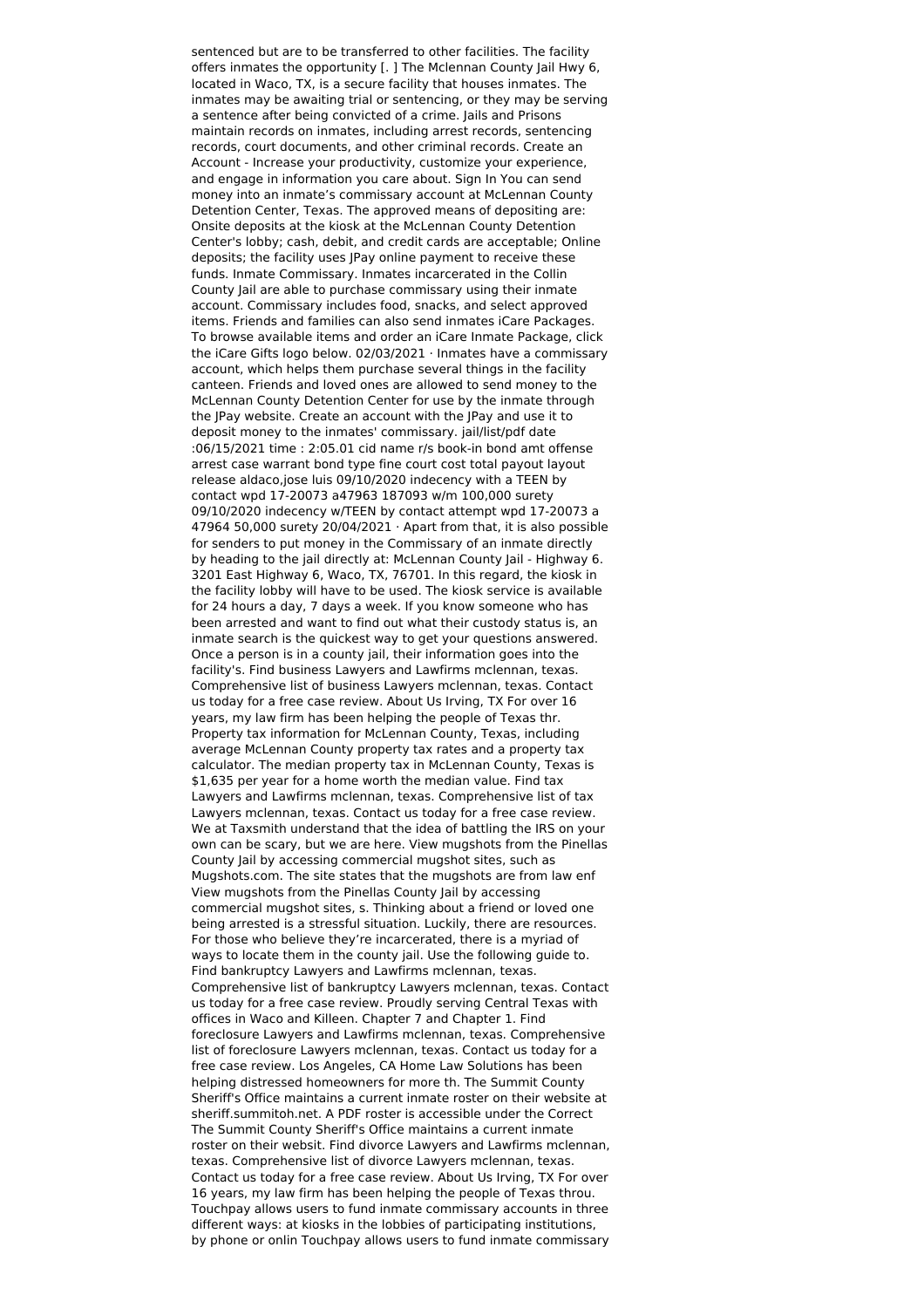accounts in three different ways: at. **McLennan County Detention Center** - CEC have/has canteen service(s) for inmates where they can purchase products through their **inmate commissary account** which is funded by their friends and families or the products are earned by them through wages. McLennan County Jail - Highway 6 have/has canteen service(s) for inmates where they can purchase products through their **inmate** commissary account which is funded by their friends and families or the products are earned by them through wages. Create an **Account** - Increase your productivity,. **Jail** List. Juror Information.. **McLennan County**, Texas 501 Washington Avenue **McLennan County** Detention Center **Commissary** Carepacks. **McLennan County** Detention Center contracts with Access Securepak, also known as 'My Care Pack', for families to send pre-determined packages of **commissary** items to your inmate. Access Securepak carries over 1,000 different items in the following categories: - Food and Snacks Access Securepak - **McLennan County** Package Program - TX - Welcome. Access Securepak orders may experience some slight delays in processing, shipping and delivery, due to the COVID-19 pandemic. **McLennan County Detention Center** and others often use a private company to process all online deposits to an inmate's **account.** The company charges you a small fee for doing so, but the fee probably isn't as much as gas and parking would cost to take it to the **jail** in person. Go to the online site for depositing funds. Easy 1-Click Apply (KEEFE GROUP) **Commissary** Team Member (Cart)- **McLennan** Co **Jail** job in Waco, TX. View job description, responsibilities and qualifications. See if you qualify! **McLennan County** TX (Site ID 101) This facility only offers Professional Video Visits at this time. NO personal visits or scheduling are offered. Please note: To make a Trust Fund deposit via our automated phone system, be sure to reference the Site ID listed above. Note: International calling is not available at this facility. Bring money to the jail in person. Jail personnel will process the Inmate Account payment. Some jails have self-serve kiosks in the lobbies that accept cash, debit or credit cards. If you can't get your questions answered online call the McLennan County Detention Center at 254-757-2555. Opened in 1968, McLennan County Jail is a minimum correctional facility in Waco, McLennan County, Texas. The facility houses all kinds of inmates, from low-level misdemeanor inmates to those incarcerated for severe offenses such as rape, robbery, and murder. The 600-bed capacity facility boasts of about 4663 bookings yearly from all of McLennan County. The [. ] McLennan County Detention Center Commissary Carepacks. McLennan County Detention Center contracts with Access Securepak, also known as 'My Care Pack', for families to send predetermined packages of commissary items to your inmate. Access Securepak carries over 1,000 different items in the following categories: - Food and Snacks 02/02/2021 · Inmates who are being held in the McLennan County Jail will also need someone to fund their commissary account. Inmates will not be allowed to. 11/02/2021 · The inmate at the McLennan County Detention Center can either purchase commissary items or make phone calls. In addition to the inmate's commissary account, you can deposit money with the inmate telephone provider, which will allow the inmate to call you collect and have the charges paid from this account. Create an Account - Increase your productivity, customize your experience, and engage in information you care about. Sign In 08/04/2021 · Bid Title: Jail Commissary for McLennan County Sheriff's Office. Category: County Bids. Status: Closed. Publication Date/Time: 4/8/2021 8:00 AM. Publication Information: 13/05/2021 · McLennan County Jail - Highway 6 - Visitation at 3201 E State Hwy 6, Waco, TX. Monday 9am - 6pm. Tuesday 9am - 6pm. Wednesday 9am - 6pm. Thursday 9am - 6pm. Friday 9am - 6pm. All visits are noncontact and conducted through a glass partition. This facility may also have a video visitation option, please call 254-757-2555 for more information. Inmate Accounts Commissary and Phone. Add money to an Inmates commissary or phone account. Select the facility below to select option. Conecuh County Jail. 104 Liberty Street. Evergreen, AL 36401. Greene County Jail. 951 Finches Ferry Rd. Eutaw, AL 36542. Hale County Jail. 70 Corrections Dr. The Mclennan County Jail Hwy 6, located in Waco, TX, is a secure facility that houses inmates. The inmates may be awaiting trial or sentencing, or they may be serving a sentence after being convicted of a crime. Jails and Prisons maintain records on inmates, including arrest records, sentencing records, court documents, and other criminal records. 05/02/2019 · McLennan County Juvenile Correctional – Unit I – also known as Mart Prison – opened in its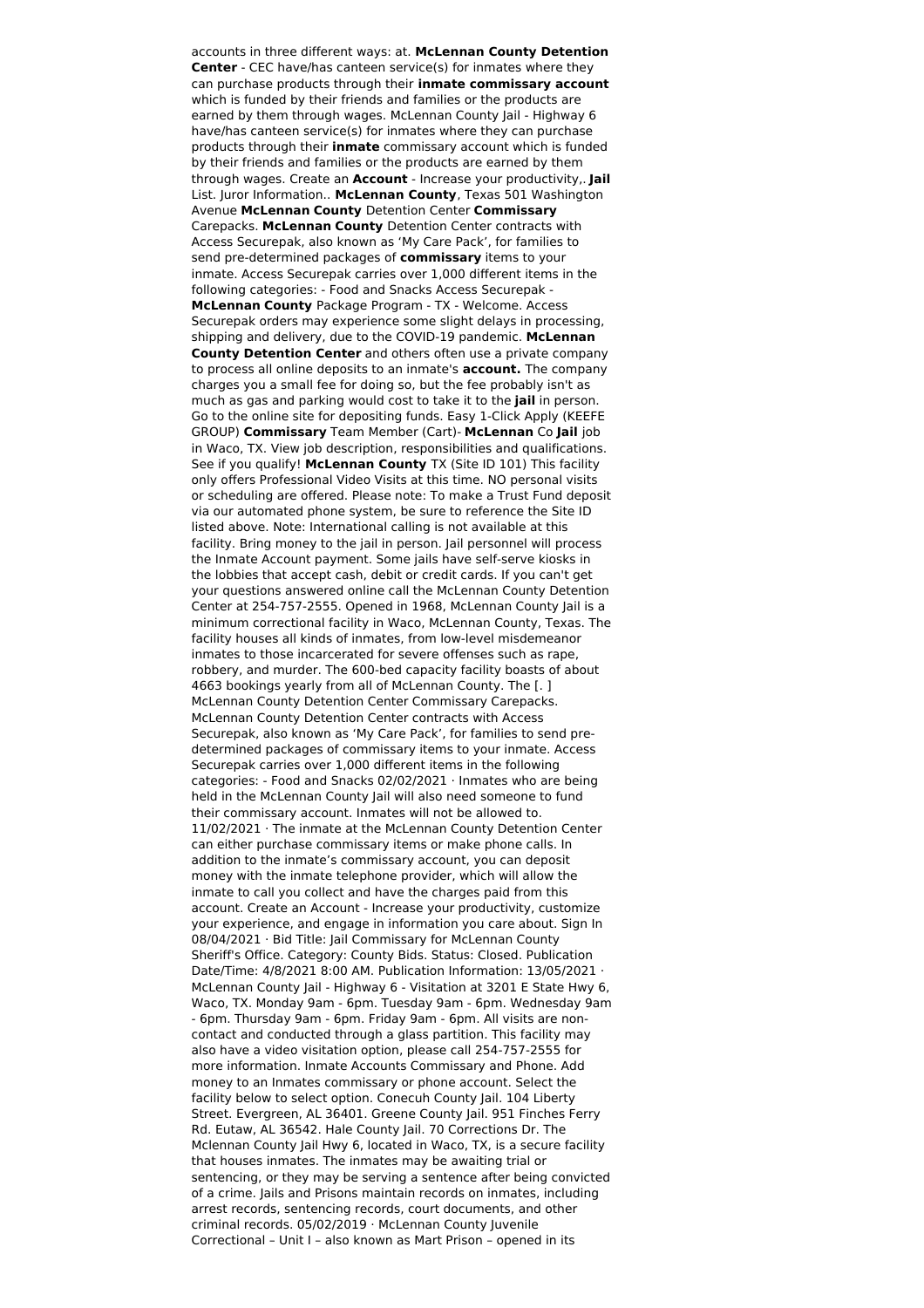current location in Mart, Texas. It can house maximum 72 female and male inmates in one of its eight specialized facilities. Each facility offers a variety of opportunities, programs, education, jobs and treatment for inmates. Educational opportunities and [. ] Trust Fund – An inmate's commissary account used for a variety of items; Debit Link – An inmate account used to pay for tablet-related content and services; Community Corrections – Payment options for electronic monitoring, parole, restitution, community supervision and other fees; Inmate Devices &. 15/10/2020 · The McLennan County Detention Center, located in the city and county of Waco, Texas is a medium to maximum-security facility that houses a daily average of 300 inmates and employs 75 staff. All of inmates housed in the McLennan County Detention Center are either awaiting trial or have been sentenced in the McLennan County Court System and been. 19/11/2020 · The McLennan County Juvenile Correctional - Unit I will accept walk-in visits between the days of Thursdays to Sundays between the hours of 8:30 am to 10:30 am and 1:30 pm to 3:30 pm. However, if an inmate you are looking to visit is housed either the medium custody unit or the closed custody unit, you will be permitted to visit them between. The other option available to make a deposit on an inmate's account, in addition to mailing funds for an inmate, is via Connect Network. Connect Network can be accessed online at www.ConnectNetwork.com or via phone at 1-800- 483.8314 (for deposits onto an inmate's phone account – AdvancePay Phone) or 1-888-988-4768 (for deposits onto an inmate's commissary account – Trust/Commissary). The. Complete TX Request for Proposals 11-002 Jail Commissary - McLennan County online with US Legal Forms. The McLennan County Detention Center inmates will need money to buy day to day life items from the commissary. The McLennan County Jail accepts money orders for inmates. The money order must contain the inmateâ s full name, docket number, and housing assignment. McLennan County Jail. 01/01/2020 · Inmates can receive funds in McLennan County Detention Center - CEC through MoneyGram or by Western Union which is deposited into their Commissary accounts by their families and friends. Please contact McLennan County Detention Center - CEC before sending commissary funds to check if your inmate has physically arrived at the McLennan County Detention Center - CEC. McLennan County Jail is a medium-security Adult in Waco, McLennan County, Texas. The 600-bed capacity facility has been operational since 1985 and boasts of about 3079 bookings yearly. This Adult facility hosts inmates from all of McLennan County under the governorship of the Texas Sherriff. Inmate Commissary. Inmates incarcerated in the Collin County Jail are able to purchase commissary using their inmate account. Commissary includes food, snacks, and select approved items. Friends and families can also send inmates iCare Packages. To browse available items and order an iCare Inmate Package, click the iCare Gifts logo below. Burnet County Jail PO Box 1098 Burnet, TX 78611. Online Go online to www.connectnetwork.com for commissary deposits and to setup inmate phone accounts. To add money to an inmate's tablet account, please visit www.gettingout.com. Money deposited for tablets cannot be transferred to commissary or phone accounts. 21/01/2021 · County jails all over the United States are slowly making their inmate databases public for the community to sift through. Until the McLennan County Detention Center does this next step, you will have to get in contact with the McLennan County Detention Center to find out all the information you need about the inmate in question. Inmate details include offense, arrest info, bond amount, bond type. If you cannot find the inmate, please contact McLennan County jail to help you. McLennan County Jail. Address: 3201 Highway 6, Waco, TX 76705. Phone: (254) 757-2555. McLennan County Bail Bonds. Help you get someone out of McLennan County jail. Pickens Bail Bonds (254) 755-7589. McLennan County Jail - Highway 6 basic information to help guide you through what you can do for your inmate while they are incarcerated. The facility's direct contact number: 254-757-2555 The McLennan County Jail - Highway 6 is a medium-security detention center located at 3201 E. Find bankruptcy Lawyers and Lawfirms mclennan, texas. Comprehensive list of bankruptcy Lawyers mclennan, texas. Contact us today for a free case review. Proudly serving Central Texas with offices in Waco and Killeen. Chapter 7 and Chapter 1. View mugshots from the Pinellas County Jail by accessing commercial mugshot sites, such as Mugshots.com. The site states that the mugshots are from law enf View mugshots from the Pinellas County Jail by accessing commercial mugshot sites, s. Thinking